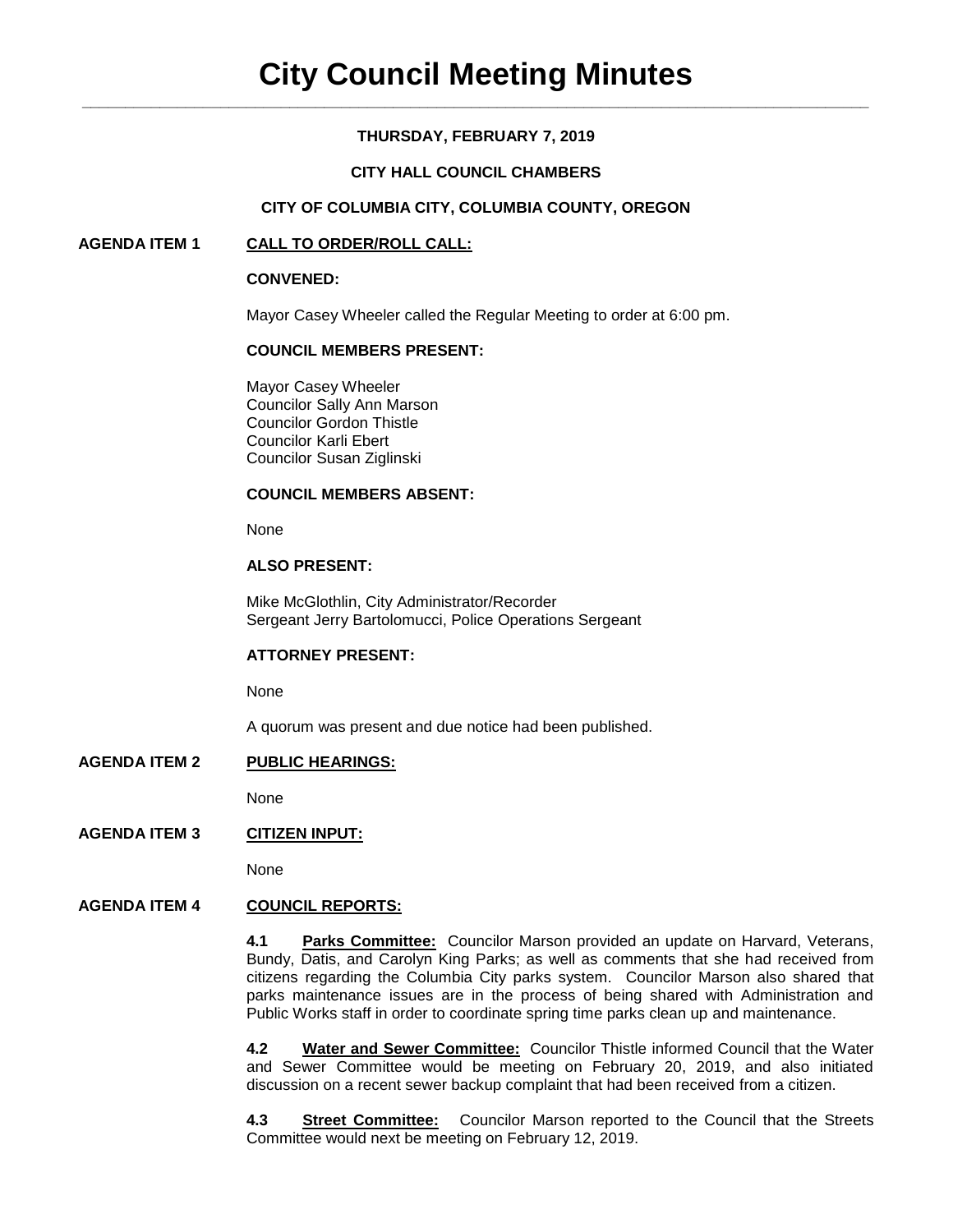**4.4 Audit Committee:** Councilor Ziglinski reported to Council that the committee met on January 29, 2019 in order to conduct their quarterly financial audit. Councilor Ziglinski also reported that Barbara Gordon was re-elected to serve as the Committee Chair, and that she was elected to serve as the Secretary for the Committee. Councilor Ziglinski also reviewed the Audit Committee's latest audit report and informed the Council that the Audit Committee would next meet in May, 2019.

**4.5 Hazard Mitigation Planning Group:** Councilor Ebert reported that the Planning Group met on January 28, 2019 and began review and editing for the update to the City's Emergency Operations Plan. Councilor Ebert also informed Council of an educational campaign, coordinated by Columbia County Emergency Management and hosted by Running Dogs Brewery in St. Helens, regarding emergency preparedness issues. The event, which will be held the last Tuesday of each month, is called "Pints and Preparedness". The next scheduled topic of discussion will be focused on the predicted Cascadia Subduction Zone Earthquake and its impacts.

# **4.6 Other Reports:**

**4.6.1 Police Operations Sergeant:** Sergeant Bartolomucci provided an update on the status of training and implementation for the department's new records management system.

**4.6.2 Mayor Wheeler:** Mayor Wheeler updated the Council on his and Councilor Marson's attendance at Legislative Day in Salem on January 24, 2019; where he said that housing issues were a major topic of discussion. He also said that he was able to meet with Representative Brad Witt in order to discuss local items of interest. Mayor Wheeler also updated Council on a meeting that he attended with the City Administrator and representatives from Genesee and Wyoming Railroad Services. He made note that this was an introductory meeting where the railroad representatives were making contact to see if there were any issues that needed to be addressed particular to rail activity within the City. Mayor Wheeler also shared that the railroad representatives expressed interest in becoming a participant with the City's Prepare Fair in order to educate citizens on rail safety issues.

**4.6.3 Councilor Ziglinski:** Councilor Ziglinski updated Council on her attendance at the recent Council Persons Training for Small Cities class. She gave an overview of the topics that were covered including: Public information requests, ADA access and Hearing Disability Services, along with Civil Rights topics and items of interest. Councilor Ziglinski shared citizen comments that she had received regarding interest in a citizens meeting. Mayor Wheeler offered to address this issue by conducting a quarterly "Coffee with the Mayor" event at City Hall. Event information will be published via the City Newsletter. Councilor Ziglinski also shared an idea on informing citizens about the ability to opt out of residential telephone book delivery; an informational piece will also be published within the City Newsletter.

# **AGENDA ITEM 5 CONSENT AGENDA:**

### **5.1 Minutes of the Regular City Council Meeting on January 17, 2019.**

CARRIED UNANIMOUSLY BY ROLL CALL VOTE TO APPROVE THE CONSENT AGENDA.

### **AGENDA ITEM 6 UNFINISHED BUSINESS:**

**6.1 Status report from Mayor Wheeler regarding development of Council Rules.** Mayor Wheeler reported that he and Councilor Marson continue to work on the research and development of Rules for the City Council. He advised that draft documents will soon be ready for Council review and action as appropriate.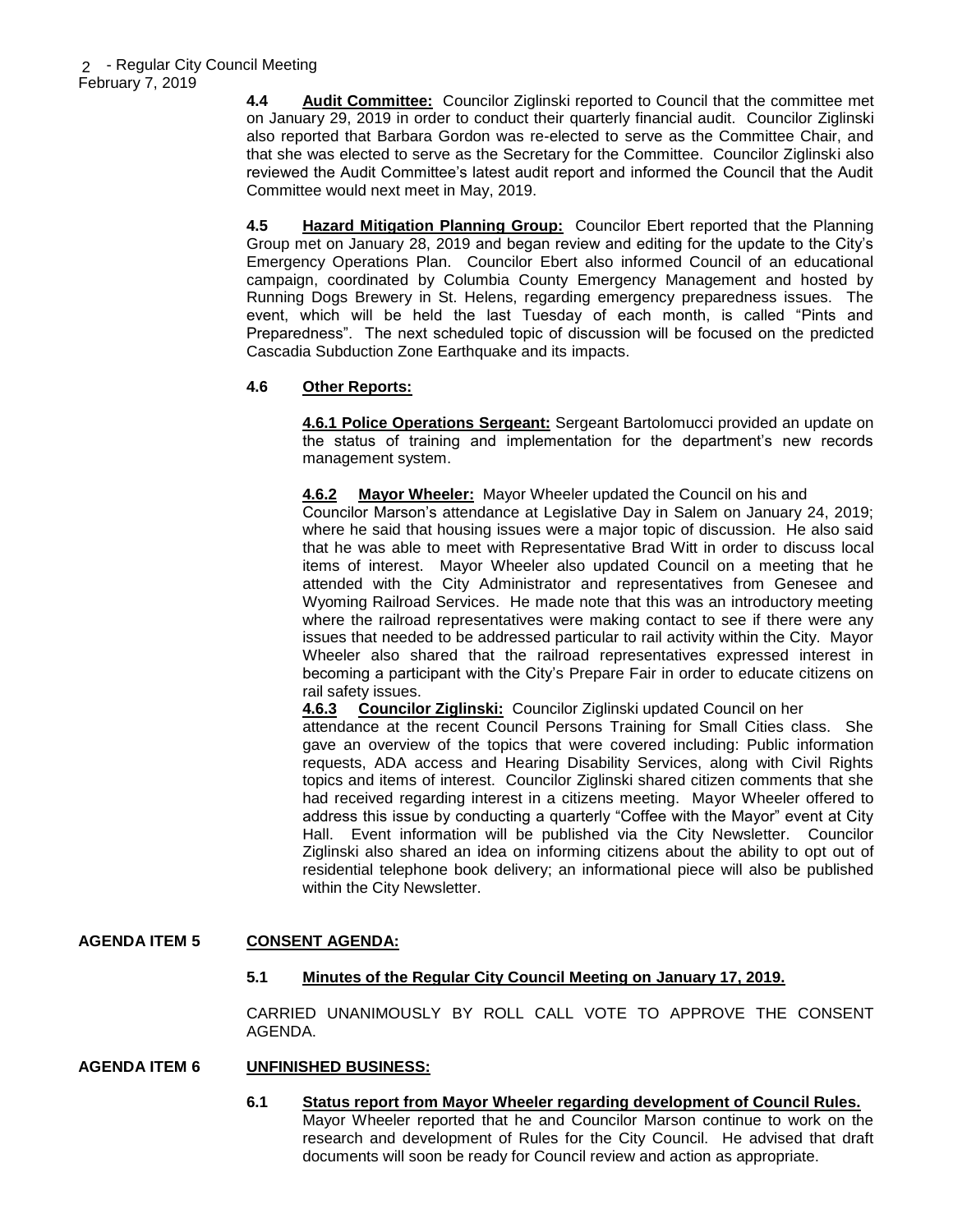### **AGENDA ITEM 7 NEW BUSINESS:**

#### **7.1 Review of bid submitted for 3rd and I Street Drywell Abandonment Project.**

MOVED (THISTLE), SECONDED (MARSON) AND CARRIED UNANIMOUSLY TO ACCEPT BID AS PROPOSED, FROM OLSON, LLC. FOR THE 3RD AND I STREET DRYWELL ABANDONMENT PROJECT.

### **7.2 Approval of Extension of Lease Agreement between the City of Columbia City and Columbia County re: Justice Court rental of Community Hall.**

MOVED (EBERT), SECONDED (WHEELER) AND CARRIED UNANIMOUSLY TO APPROVE THE EXTENSION OF LEASE AGREEMENT BETWEEN THE CITY OF COLUMBIA CITY AND COLUMBIA COUNTY RE: JUSTICE COURT RENTAL OF COMMUNITY HALL.

**7.3 First reading of Council Bill 19-880: An Ordinance amending the Comprehensive Plan, Goal 9, by adopting a New Economic Opportunities Analysis and amending the Goals and Policies Provision in the Comprehensive Plan.** 

CITY COUNCIL CONDUCTED THE FIRST READING OF COUNCIL BILL 19-880.

**7.4 First reading of Council Bill 19-881: An Ordinance amending the Columbia City Development Code, by Adding a New Chapter, 7.95 Short Term Rental Units.**

CITY COUNCIL CONDUCTED THE FIRST READING OF COUNCIL BILL 19-881.

### **AGENDA ITEM 8 OTHER BUSINESS:**

### **8.1 Mayor Wheeler's discussion regarding frequency of Regular City Council Monthly Meetings.**

City Ordinance regulates the frequency of Regular City Council Monthly Meetings. Mayor Wheeler shared information and a recommendation that based upon the scope, content, and meeting duration of most normal Regular Monthly City Council Meetings; in contrast to municipalities of like size to Columbia City, that the City of Columbia City would be better served with a single monthly meeting. Mayor Wheeler proposed that the single monthly meeting be scheduled for the third Thursday of each month at 6:00 pm in the Columbia City Council Chambers. Further discussion took place amongst Council in regards to the calling of emergency meetings and/or special meeting in order to efficiently conduct City business. At the end of discussion City Council directed the City Administrator to draft an ordinance reflecting this proposed change.

MOVED (EBERT), SECONDED (ZIGLINSKI) AND CARRIED UNANIMOUSLY TO DRAFT ORDINANCE TO CHANGE FREQUENCY OF REGULAR CITY COUNCIL MONTHLY MEETINGS TO THE THIRD THURSDAY OF EACH MONTH AT 6:00 PM IN THE COLUMBIA CITY COUNCIL CHAMBERS.

#### **8.2 Discussion regarding authorization for reimbursement for sewer back up at city inlet to 1750 4th Street.**

MOVED (THISTLE), SECONDED (EBERT) AND CARRIED UNANIMOUSLY TO APPROVE REIMBURSEMENT FOR SEWER BACK UP AT CITY INLET TO 1750 4 TH STREET.